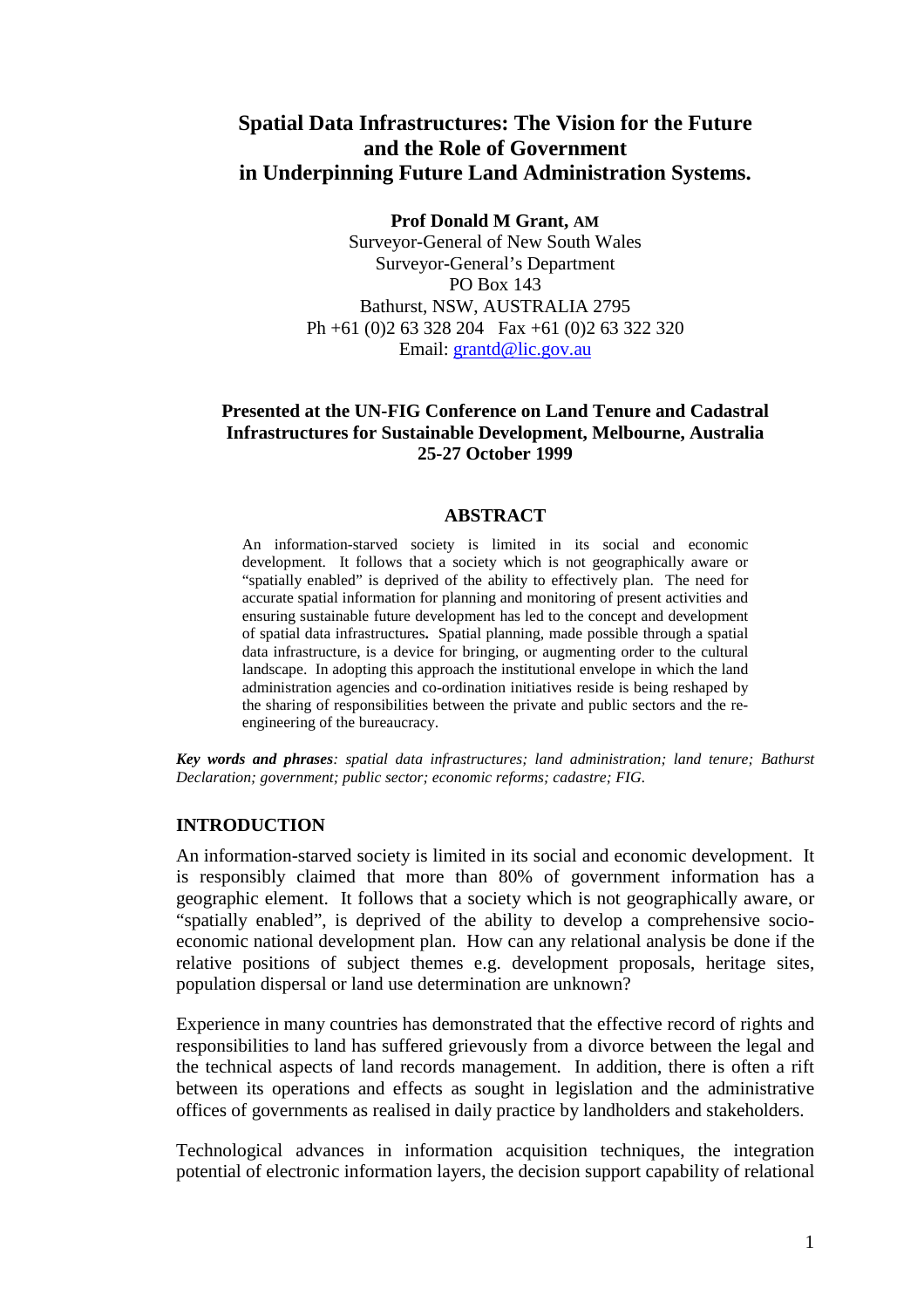analysis and the ready access to property related information enhances the ability for land transactions to be both transparent and effective. The absence of rapid land related information discovery has historically impeded land administration.

However, effective land administration must be balanced against an efficient land market. The land market relates to values, titles, mortgages, tenure, rights and property tax. Land administration is concerned with land use, spatial planning, approvals and the regulatory system. Both the market and the administration which fuels it are supported by the technical capability of the cadastre which is recognised through land registers, maps, and land parcels which circumscribe the land rights of individuals, groups and the community. Constant vigilance and monitoring of social demands and expectations must concentrate on determining the suitability of the legal, technical and institutional framework controlling property ownership and the effectiveness and equity of government procedures for the administration of land. The ultimate goal is the effective utilisation and mobilisation of land as a valuable economic resource.

The absence of enriched and integrated information will ensure that duplication prevails, waste continues endemically and decision making is shallow and lacking in substantial factual consideration.

## **DEVELOPMENT OF STATE AND NATIONAL SPATIAL DATA INFRASTRUCTURES**

In considering the development of spatial data infrastructures (SDI), it seems appropriate in the first instance to review the character of organisational linkages in order to recognise some of the pitfalls which they face. Organisational linkages are those unions of effort caused by at least two catalysts:

- 1. The inability of individuals or individual agencies to achieve discrete goals without the support of others, or
- 2. The inability of achieving a pan-agency objective without the sharing of individual agencies' resources.

The first could be seen perhaps as a business system - such as a national address file. The second encompasses more of an infrastructural approach and is therefore dependent upon widespread resource contribution like, perhaps, the assessment of sea warming or climate change on a global basis.

Spatial data infrastructures in the geomatics framework provide mechanisms for sharing georeferenced information. These mechanisms are conceptual, regional, political and economic. They seek out standards, attempt to rationalise technology, adopt access policies and create arrangements which cross-jurisdictional borders on a global, regional, national, jurisdictional and local level. They explore relationships within the public sector, between the public and private sector and between academia and industry.

One key element of a spatial data infrastructure is that it be "truly national, as opposed to federal" (Coleman, 1999). The creation of the Canadian Spatial Data Infrastructure (CSDI) and the Public Sector Mapping Agencies (PSMA) Australia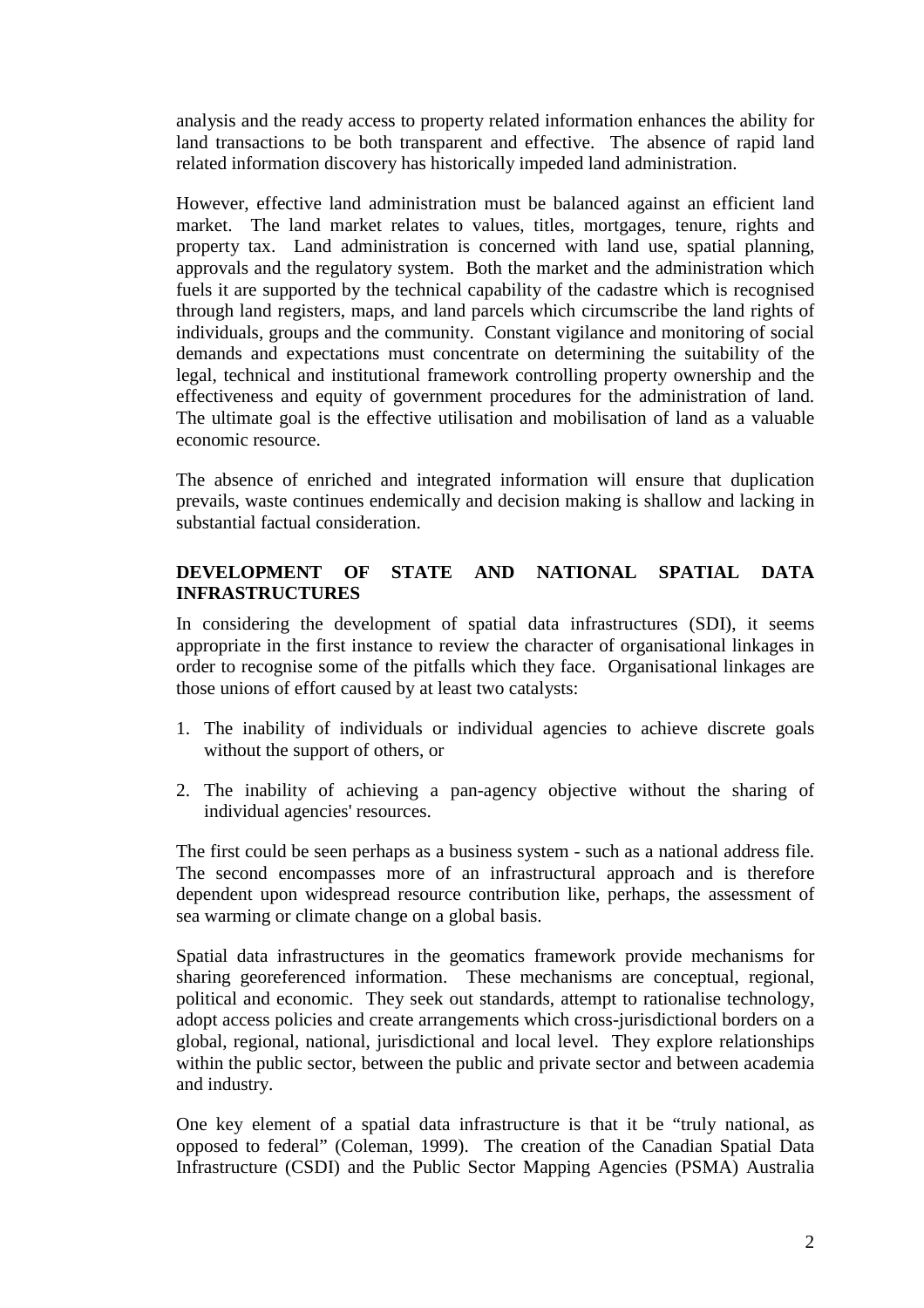are clear examples of the need to ensure jurisdictional cooperation where federal direction is absent or lacking. This approach ensures that the framework has horizontal flexibility enabling the rapid use and transfer of information between governments in a collaborative approach. This concept, known locally as Spatial Information Partnering (SIP) is being implemented in New South Wales, Australia. This SIP concept provides a sector by sector 'whole-of- government' approach to gathering, sharing and presenting georeferenced information.

A case study of the application of the SIP model in New South Wales, Australia is the Public Safety Agency Sector (PSAS). The PSAS has developed a whole-ofgovernment approach to georeferenced information use to meet specific sector requirements. The agencies involved are: NSW Ambulance, NSW Police Service, NSW Fire Brigade, NSW Rural Fire Service, and NSW State Emergency Services. To date the only barrier impeding success in this sector is a level of modest funding.

There are, of course, many potential barriers constraining the development of SDIs. These include the fragmentation of data, different mapping objectives, data sources, mapping units, time dimension, hierarchical structures, reliability, core datasets, understanding of cadastral concepts, data formatting, lack of political understanding, international accountability, defence/security, price of data, access, lack of operational coordination, and who funds data acquisition and maintenance. The writer regrets to say that this list is not exhaustive!

The framework of an SDI is built by coordinating the activities of relevant organisations. The Federal Geographic Data Committee (1997) describes two approaches:

- firstly, identify a starting point for sharing geographic base information. This enables organisations/bodies to add unique information for business needs – value added reselling.
- secondly, establishment of the framework to provide a starting point for a database and the data generalised from it. This provides organisations with current and consistent data for decision making.

To ensure the development of a successful infrastructure there are a number of issues to be considered. These were identified by the Federal Geographic Data Committee (1997) as:

- 1. Sharing data;
- 2. Sharing and formalising of responsibilities;
- 3. Sharing the cost of commitment;
- 4. Sharing of benefit and cost recovery;
- 5. Shared decision making;
- 6. Incentives;
- 7. Benefits to organisations beyond the initial partnership, thus ensuring framework development;
- 8. Known quality of data being shared;
- 9. Data stewardship; and
- 10. Commitment to supporting the ongoing program.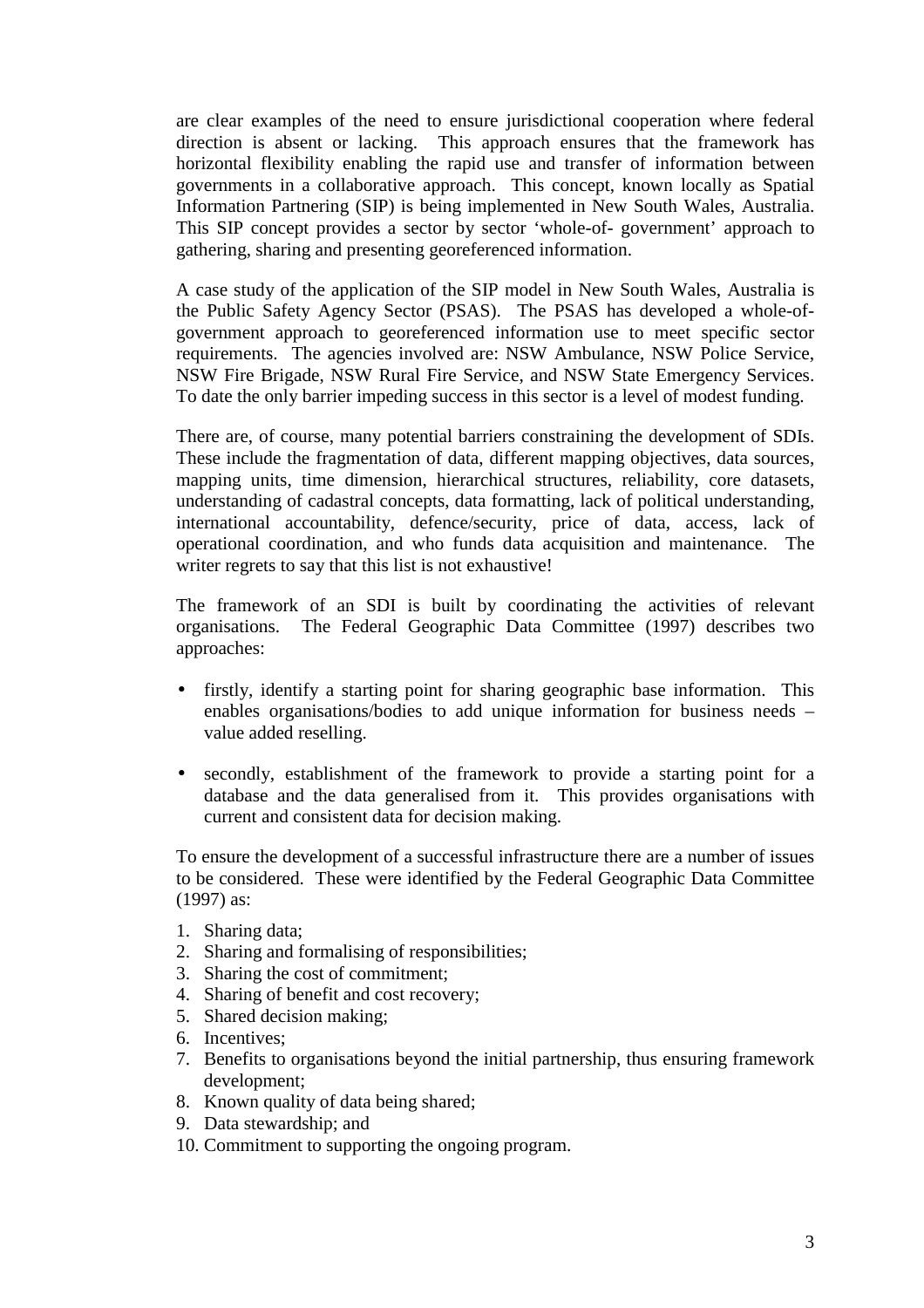In addition to this list, the author believes it is essential for a champion, or a leader, someone who will not give up in the face of prolonged adversity or criticism to build an SDI and constantly review the relevance of such an initiative.

## **INFLUENCES ON EXISTING AND FUTURE SPATIAL DATA INFRASTRUCTURES**

There are several factors that have influenced the development of existing and future spatial data infrastructures. For example, in a country such as Australia where there is a high economic dependency on land related activities such as mining, farming, forestry and tourism, there is a need for accurate, widespread geographic information. This ensures efficient planning of present day activities and of future sustainable development practices – it enables the community to address, inline with Agenda 21 objectives, issues such as vegetation management, population growth and native title administration.

Individual users have in the past collected their own relevant information needed at national, jurisdictional, local or project level which has resulted in well documented expensive duplication of data that are highly inconsistent and cannot be used across jurisdictional boundaries. Using such data makes it impossible to make rapid, sound and comprehensive decisions. A major influence, or a driving force over the last decade or more in any initiative of responsible government has been the dogma of the cost benefit study. No criticism of sound fiscal management is implied but the complexity of the spatial information industry has been more than many Treasury officials can, or in some cases wish, to comprehend. Accordingly, the universal economic benefits extolled by reputable economists have been for some years ignored whilst the readily understood and centuries old concept of bottom line bookkeeping has remained in favour with those same Treasury officials. Perhaps it is only fair to say that there has been a language difficulty on both sides and that the chasm of misunderstanding between technocrats and bureaucrats has until recently been impossible to bridge.

An example of such a cost benefit study into the value of existing land and geographic data infrastructure was commissioned by the Australia New Zealand Land Information Council (ANZLIC) in 1994. It revealed that for every dollar invested in producing land and geographic data, four dollars of benefit was generated within the economy (Price Waterhouse, 1995). In 1990, a similar survey was conducted by Price Waterhouse Urwick into the actual benefit of land and geographic data in New South Wales. It concluded that for every dollar invested in the capture of the cadastral data, there was nine dollars of benefit. Similar cost benefits have been predicted in the other states and territories of Australia and in other countries.

The 1995 study for Australia also revealed that the existing infrastructure for supplying spatial data has provided information to users at a much lower cost than any alternative. If the existing infrastructure had not been in place, and users had been forced to meet their data requirements from other sources, the cost was projected at nearly six times higher. Between the period 1989-94, the five years prior to the study, it was estimated that use of already established infrastructure for supplying data has saved nearly \$5billion in Australia, much of which has been reinvested to generate additional economic activity.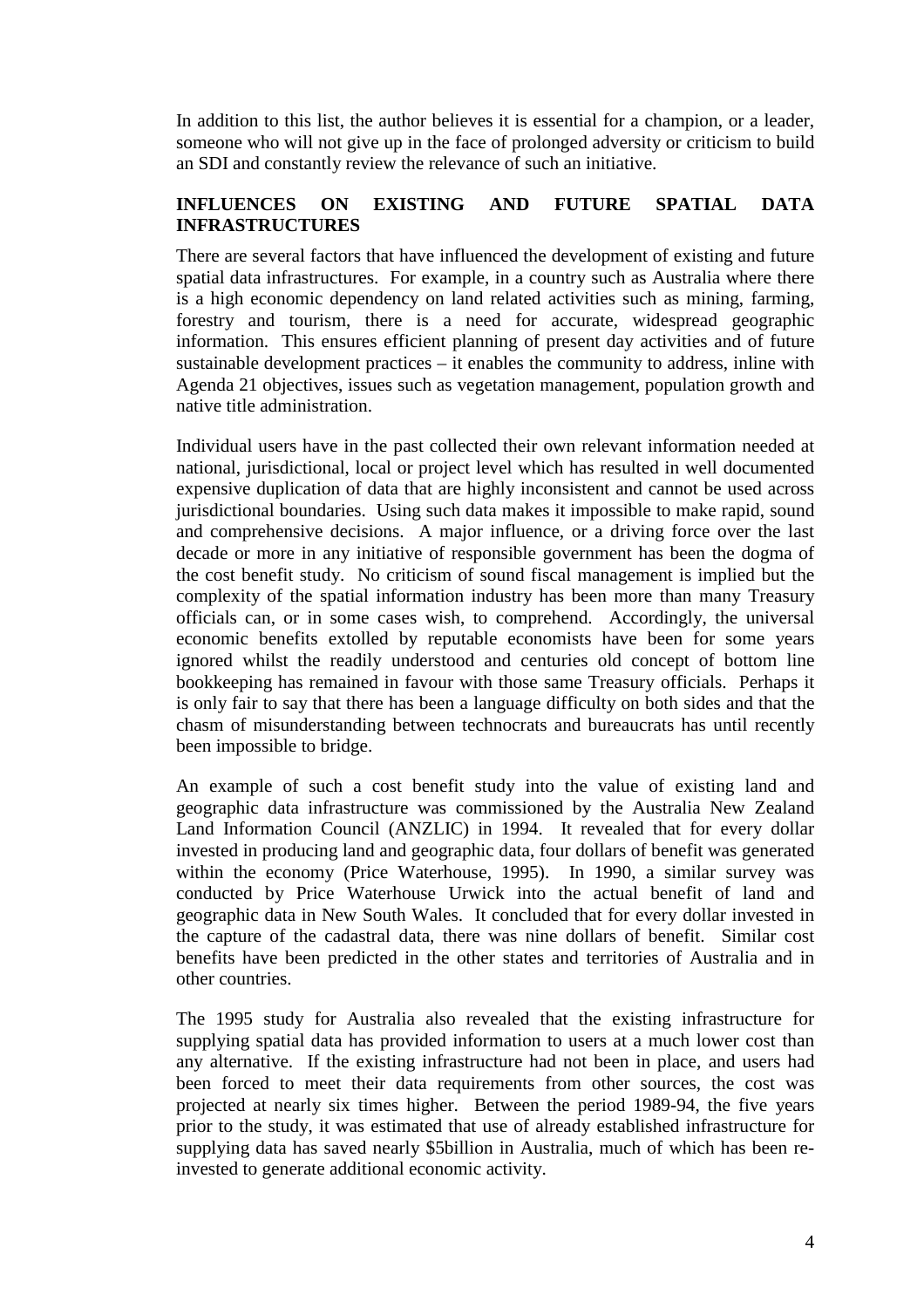These favourable projections point to a bright future, yet mechanisms still need to be put in place to derive maximum benefit from the cadastral and topographic data sets and the emerging utility and environmental layers. The success or otherwise of the spatial information age depends as much upon the effective management of this data as upon the acceptance of SIS technology in the wider community.

The benefits of the provision of fundamental data sets have been distributed across a broad spectrum of economic activities ranging from the operation of electricity, gas and water utilities to the development of projects involving agriculture, mining and environmental management. These benefits have been identified by Price Waterhouse Urwick (1995) as:

- improved business and strategic planning;
- increased productivity;
- the development of new business opportunities:
- improved scheduling and coordination of investment projects; and
- improvements in the utilisation, pricing, maintenance and disposal of fixed assets.

In the recent and continuing era of fiscal restraint, government support and investment in the digital capture of land related information has been dependent upon developing a strong business case. Consequently, a proposal to complete the survey network and accelerate the digital capture of the cadastre for New South Wales depended upon an aggressive campaign to sell the concept and cost justification based upon favourable financial analyses performed by respected private sector financial consultants. As a result, AUD\$30 million was invested in 1991 by the government to complete the project. In July 1996, eighteen months after the completion of that capture, revenues of about AUD\$20 million had been realised and additional benefits, arising from avoided costs, in the order of AUD\$35 million were calculated. These figures represent only five years of a fifteen year cost/benefit period and returns had already exceeded predictions. The business of spatial information capture had proved capable of withstanding financial scrutiny.

However, it should be recognised that whereas the cost benefit studies were both useful in securing budget allocations and supported by results, subsequent reaction from users resulted in considerable duplication both within and without government. Indeed, the growing recognition that unreasonable financial returns to the government could result in a denial of land related information to all levels of the community and business led to a rethink of access policies in general and spatial information in particular. The rethinking has been protracted in some quarters. Conventional wisdom suggests that considerable benefits flow from a developed SDI. These include:

- 1. The availability of fundamental datasets, thus enabling the full potential of geospatial information technologies to be realised;
- 2. Recognition and management of spatial data as a national resource;
- 3. Setting of common standards for efficient data collection, storage, distribution and use;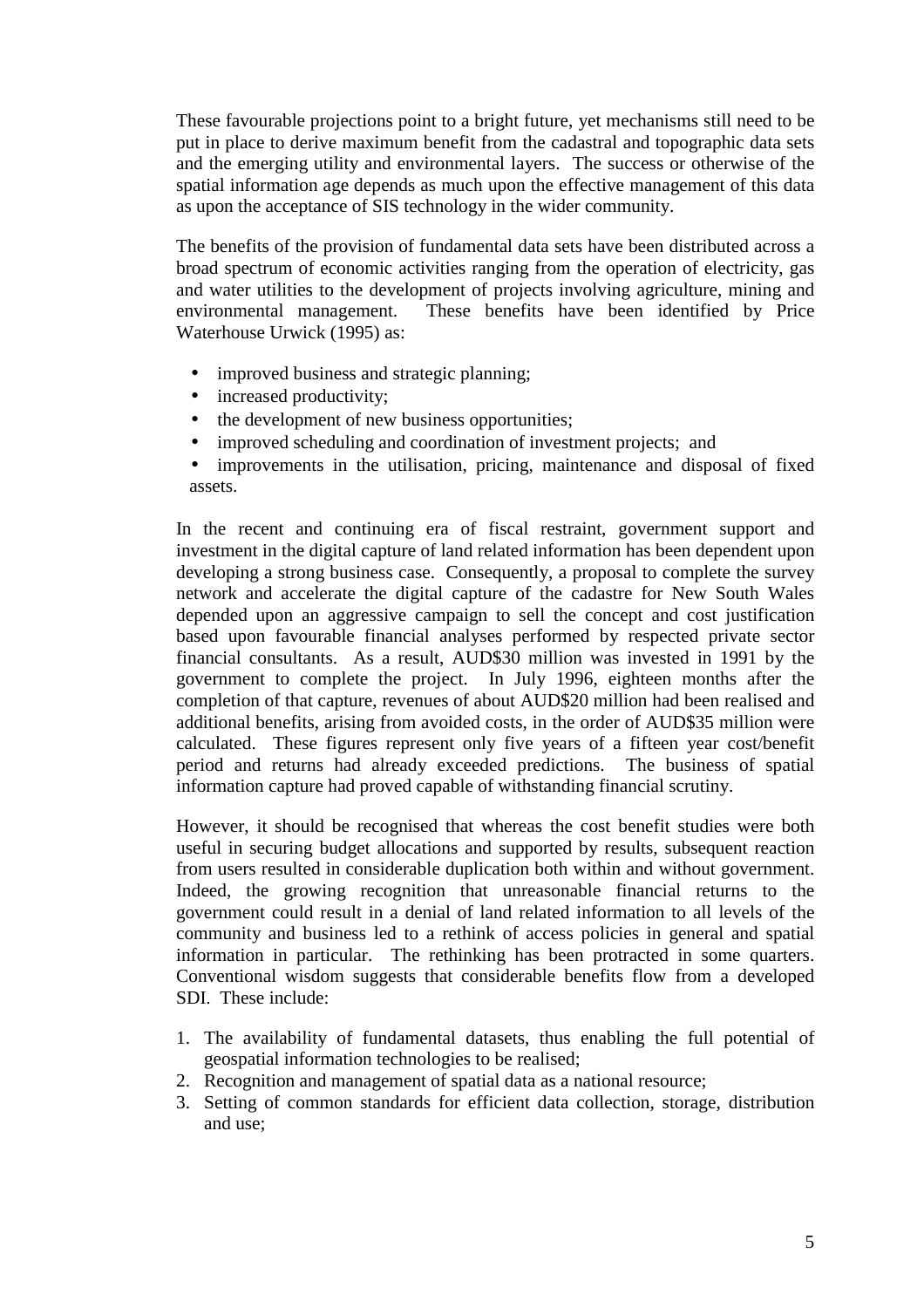- 4. The development of a consultative framework with the user community determining specifications, priorities for fundamental datasets, and avoiding duplication;
- 5. Reduction in costs through removal of duplication in data collection;
- 6. Consistent cross-jurisdictional decision making;
- 7. Improved customer satisfaction through the development of quality datasets;
- 8. More timely and efficient development of applications because datasets already exist;
- 9. Access to experienced technical information and people;
- 10. Reduction in developmental effort by using framework data standards, standardised data, guidelines and tools; and
- 11. Removal of problems created by conflicting data.

(Federal Geographic Data Committee, 1997).

These benefits will only emerge when appropriate performance protocols are in place. These include a number of strategies dealing with privacy, distribution, maintenance and the sharing of information. However the one issue which, if not resolved, will bedevil the supply and interchange of spatial information is a universally accepted **access** policy. There is little argument among suppliers and users, certainly in the more enlightened parts of the world, that price should not be an impediment to reasonable access. This presupposes that the economic benefits are recognised by Treasury officials. This state of affairs, or fiscal mindshift as described earlier, is often difficult to achieve.

Due to the cost of generating, maintaining and integrating data, it is difficult for any organisation to meet the specific needs of every client. Many organisations need the same fundamental datasets for business and therefore use valuable resources collecting the same information. Additionally, if issues cross jurisdictional boundaries, it is often difficult to find consistent existing applicable datasets. An effective SDI overcomes these issues by providing a reliable standardised source of fundamental datasets plus metadata that permits users to compare and contrast datasets.

By creating an infrastructure and relevant linkages, positive results can emerge. Using these methods we establish clear responsibility for data maintenance and upgrade, reduce duplication and improve analysis. Decision making processes are developed for federal, state and local governments, and valuable information is created for academic institutions, the private sector and the community. Throughout this environment, there is a general community expectation for the public sector to play a coordinating role in developing the spatial data infrastructures and for governments to instigate survey and mapping programs "for public good."

## **THE ROLE OF GOVERNMENT IN THE DEVELOPMENT OF SPATIAL DATA INFRASTRUCTURES**

When administrative machinery is relatively mature, as in most Western developed countries, there is a spatial hierarchy of land configuration, of administration parcellation, of census statistics and of most other activities which are performed to bring a level of service delivery and amenity to society. This hierarchy usually has, as its lowest common denominator, the land parcel or occupation unit, be it measured accurately or be it part of a primitive but relevant fiscal cadastre, which is used for,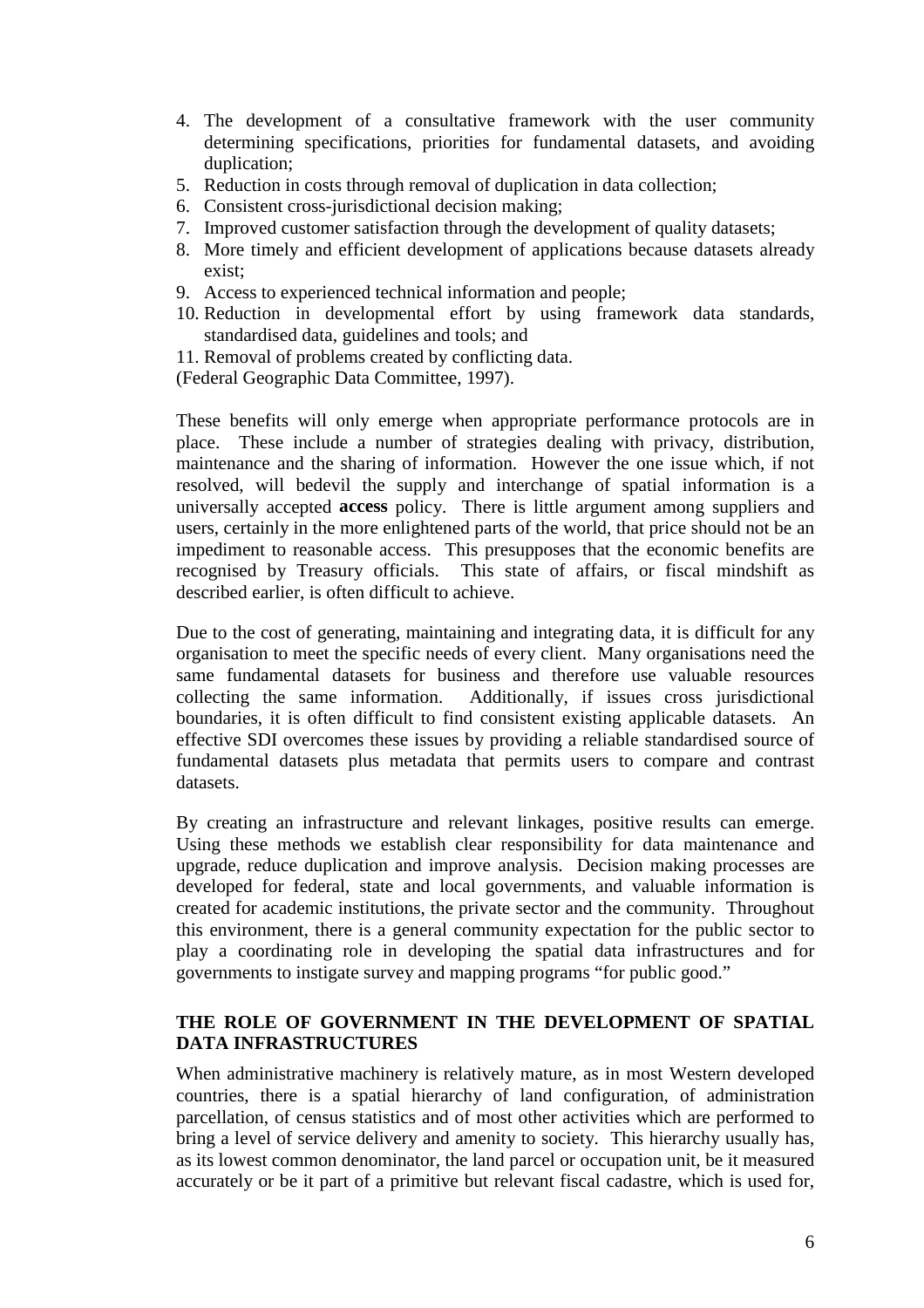say, residential, commercial or agricultural purposes. It is to this parcel or occupation unit that attribution of a unique identifier, population, cultural assets, land-use, economic value, improvements or the like can be made. In a vertical sense this parcel is connected and flows, through an aggregation process, to many areas of government administration. For instance, the parcel-population connection becomes the enumeration or census collector block for statistical purposes, the parcel aggregation becomes, on the one hand, a suburb or village, then a district or local government area. On the other hand, the aggregation of parcels or population may be seen in terms of education districts or power distribution sectors.

The relationship or ratio of space and population can be used as a density criterion for funding disbursements for say road construction or water reticulation. The parcel may well be unique as a sole entity but when aggregated with others it takes on a different hue depending upon, or in, which local government area, administrative unit or utility distribution sector that aggregation finds itself. For instance, the adoption of a land registration process is likely to bring a degree of certainty to property interests. The registration process, however, should be seen as simply one more attribute to the subject parcel like shape and value. On its own, registration of a land parcel will achieve little within the land administration envelope. In a vacuum of sound land administrative process there is little chance of any orderly or formal development arising from the land registration process alone. However without a clear record of land rights relevant to each parcel of land, effective national land use planning at other than the concept level will prove difficult.

This whole process of social, cultural and economic interplay is the result of human intervention within the natural environment. It has at one level been the result of centuries of behavioural evolution and, more recently, the result of spatial planning. Spatial planning is the mechanism of bringing, or augmenting, order to the cultural landscape. It is the imposition, through legal and administrative process, of change to that landscape. It attracts a regime of fiscal implications ranging from property taxation to the transfer of development rights for financial consideration. It operates within an envelope of administrative and bureaucratic approvals brought to bear on the applicant or subject land through a chain of authority usually delegated from the highest national level.

In an environment where order, in the sense of modern civic administration, is absent there is usually a paucity of data about land and the human-land relationship in the many facets of jurisdictional endeavour. However, data on its own is not usually helpful. It is the aggregation of bits of data into information and the transformation of information into intelligence which allows decisions to be made. It is the experience of making these decisions and the analysis of the results of these decisions which positions society to improve on this decision-making process. A suitable schema for this concept is shown in Figure 1.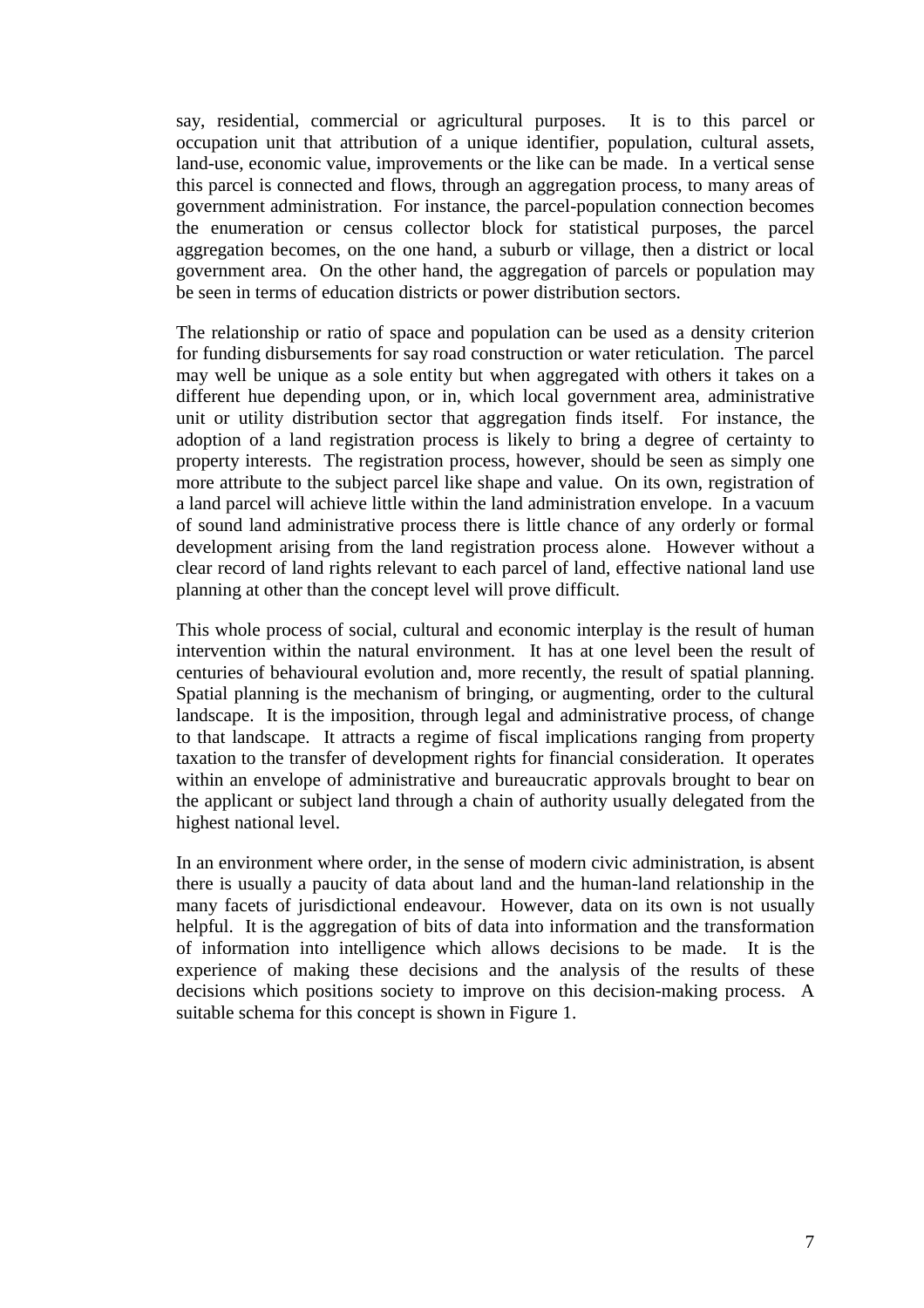

*Figure 1 : Schematic Illustration of the Progression of Data into Knowledge*

In most societies the citizen views government at all levels with suspicion. It is the responsibility of government to change that perception and that can only be done by performance coupled with good governance and transparency. This change will only come about if the institutions involved in the land administration process are seen as effective and equitable. The community link with the approval mechanism must bring comprehension, understanding and trust. At all costs, the individual or group rights or interests in land must be protected. Without this, little trust in the system or process of land administration can be anticipated - nor will there be any respect for the administrators, officials or institutions involved in the process. Accordingly, to achieve this trust, respect and faith in the land administration and development system, the reason for planning, and its implications must be made clear to the community.

To approach the issue of land administration in a structural sense it may be appropriate to consider the four components of:

- Spatial Data Infrastructure (SDI)
- Institutional Framework
- Policy Environment
- Education Strategy

The inter-linkage between these components is illustrated in Figure 2 and discussed in more detail below.



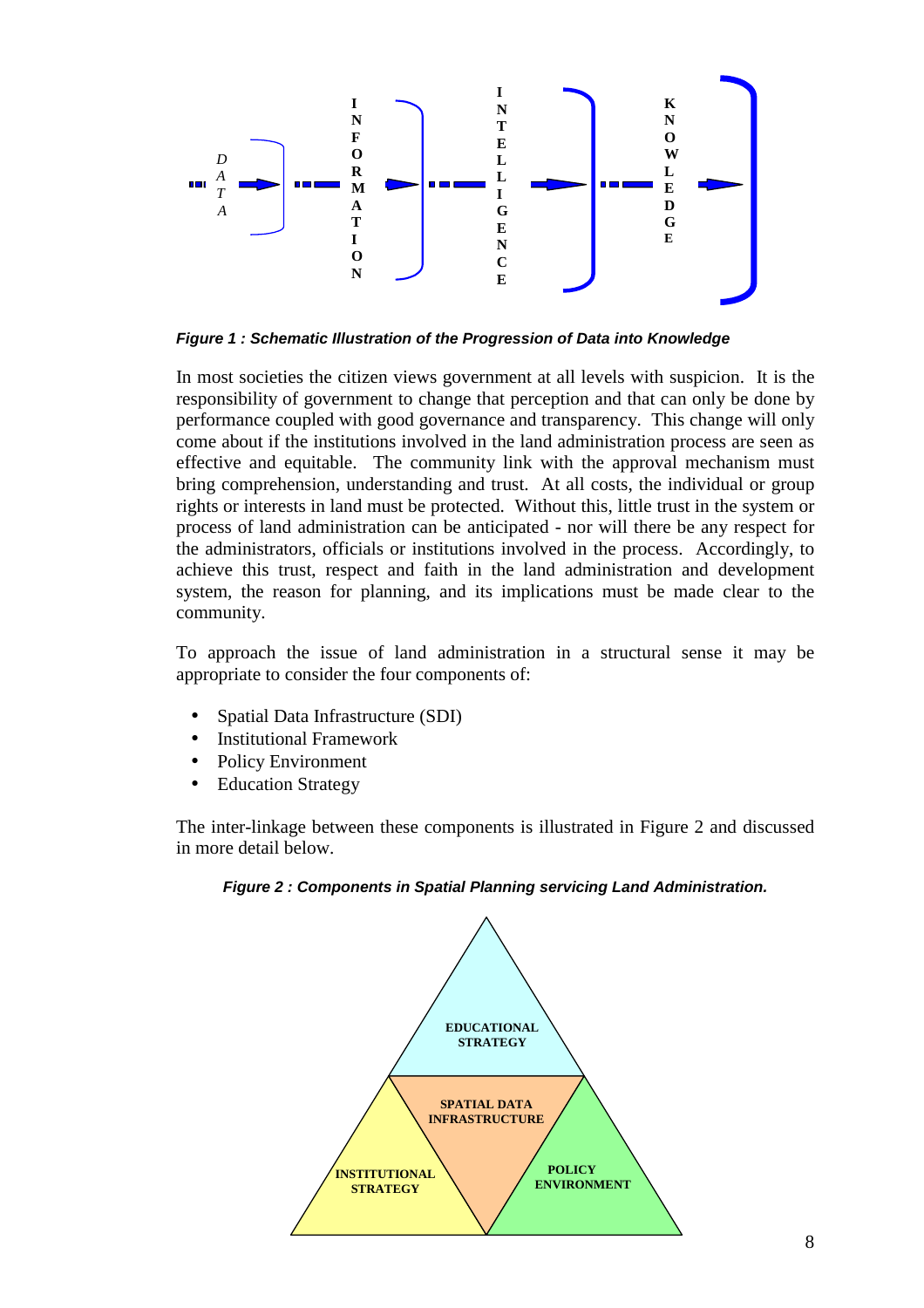### *Spatial Data Infrastructure*

The role of spatial information in land administration is crucial. Poor information comes either from poor data, or poor data processing, or both. Defective information leads to defective decisions and greater risk in the management of the environment. The multi-purpose cadastre which is, more than anything else, an information system, must be handled with care and economy in a global sense. Much cadastral work throughout most countries in the past - and for that matter currently - has been of limited application, focusing on a narrow set of issues. The impact of technological development and the rebuilding of cadastres especially in central and eastern Europe has brought a new sense of urgency to cadastral re-engineering.

There are, in the contemporary view of spatial data infrastructures, components other than information which are necessary to make that information relevant and useable. The US National Spatial Data Infrastructure (NSDI) identifies these as being the institutional framework, technical standards, fundamental data sets and the clearing house concept.

Another more comprehensive approach, and perhaps appropriate at the sub-national level, is to expand these components as follows:

- Social Framework community interfaces
- Technological Framework delivery means
- Professional Framework knowledge base
- Spatial Framework coordinate system
- Quality Framework procedures and standards
- Infrastructure Data base-level public data

However, the essential ingredient is the existence of fundamental data sets. In the environment of spatial planning these datasets could be the:

- Geodetic/Survey Network
- Cadastral Framework
- Transportation System
- Administrative Overlay
- Nomenclature Register
- Census Data
- Topographic Detail

It is however recognised that in a developing nation such datasets, in their complete form, will be unavailable. Conversely, it should also be recognised that, from the point of view of escalating user demand, they are never complete in developed nations in that user demand will inevitably outstrip the supply of available information.

Notwithstanding, there is a need for considerable information if spatial planning is to have any respectability at all. Without an acceptable level of information the sophistication which spatial planning brings may well create uncertainty and confusion. If however, the introduction of spatial planning is accompanied with a planned and systematic increase in the information base, success is more likely. For instance, if an area of local government can be defined by aerial photography or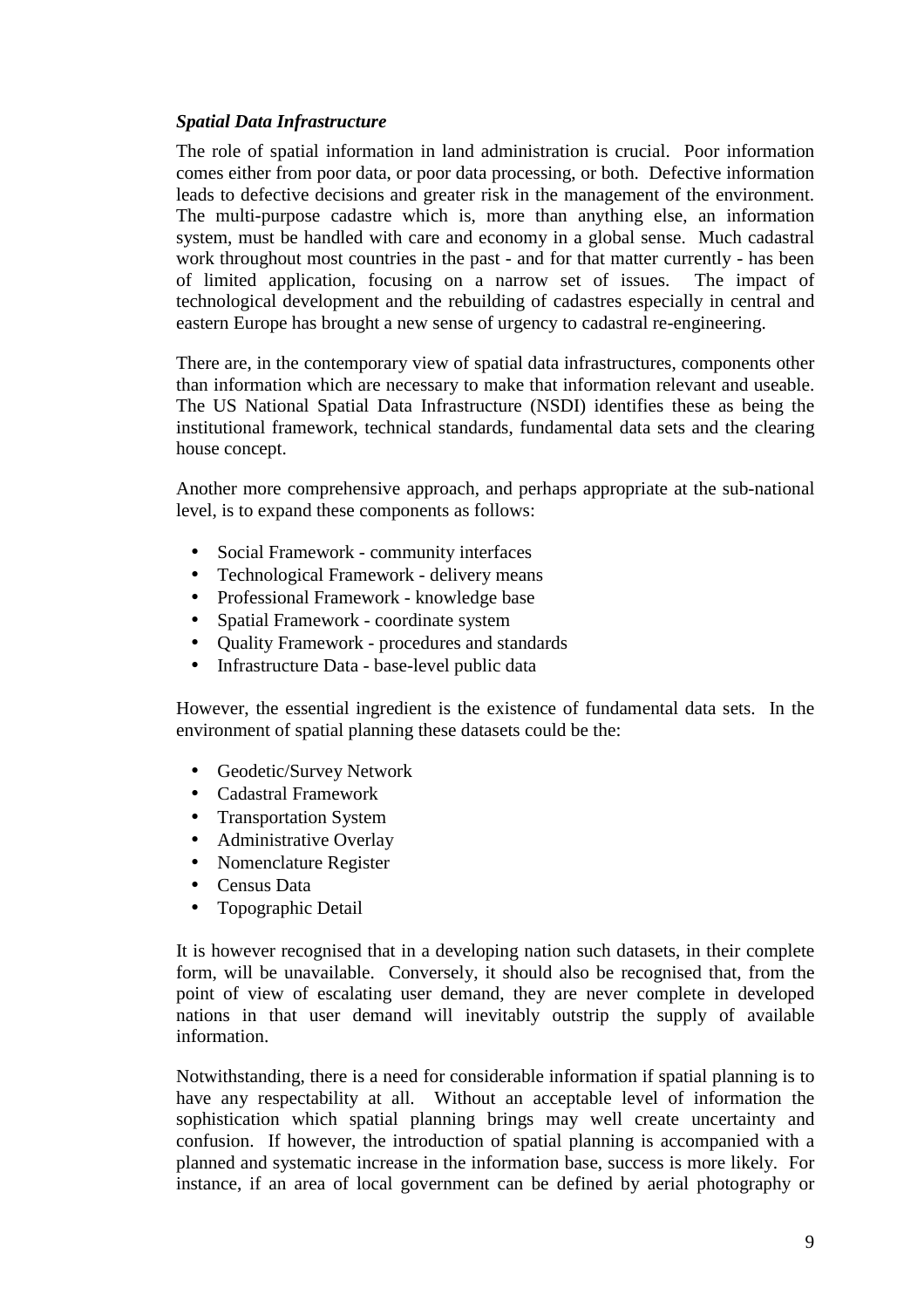existing mapping, related to the ground, one can assume to some degree, the spatial coverage of that local government area. A rudimentary assessment of land use may then be made and the identification of various Zones, each with their own restraints and opportunities, may be achieved. It could be assumed that the local government area accepted on the photographic coverage indicates a level of community of interest and therefore an area of, perhaps, common electoral significance.

The extraction of data in enumeration or census block tables or from some form of reasonable deduction could provide a population estimate. The area of community of interest, population, physical terrain, transportation and geographical barriers can be used, for instance, as the basis for the determination of electoral districting. Assuming even a low level of sophisticated information, society now has –in the above scenario- access to basic land mass coverage, land use, potential development areas and population. This information base is the genesis for the development of a spatial planning task which should ultimately lead to national land use decision making.

### *Institutional Framework*

The issue of an effective institutional framework, in the achievement of sound spatial planning, is of great significance. It is democracy at work. The choice as to the level at which decisions are made should be taken on the basis of how effective will the decision be, the perception of the subject society, and accordingly the trust which the community is prepared to have in the outcome. The choice will vary with delegation being made to the appropriate levels of administration by perhaps, tests of performance or a list of criteria met, or even an audit system, taking into account public opinion. It should be said that in a perfect world the delegation should be as extensive as possible within the likelihood of performance. However, all levels of government must be involved. This may require policy setting at national level; guidelines or model regulations, audit and monitoring principles at the nexus between national/regional level; and, implementation principles and task performance at the local level as illustrated in Figure 3.



**Figure 3 : Different roles of Government in an Integrated Planning Framework**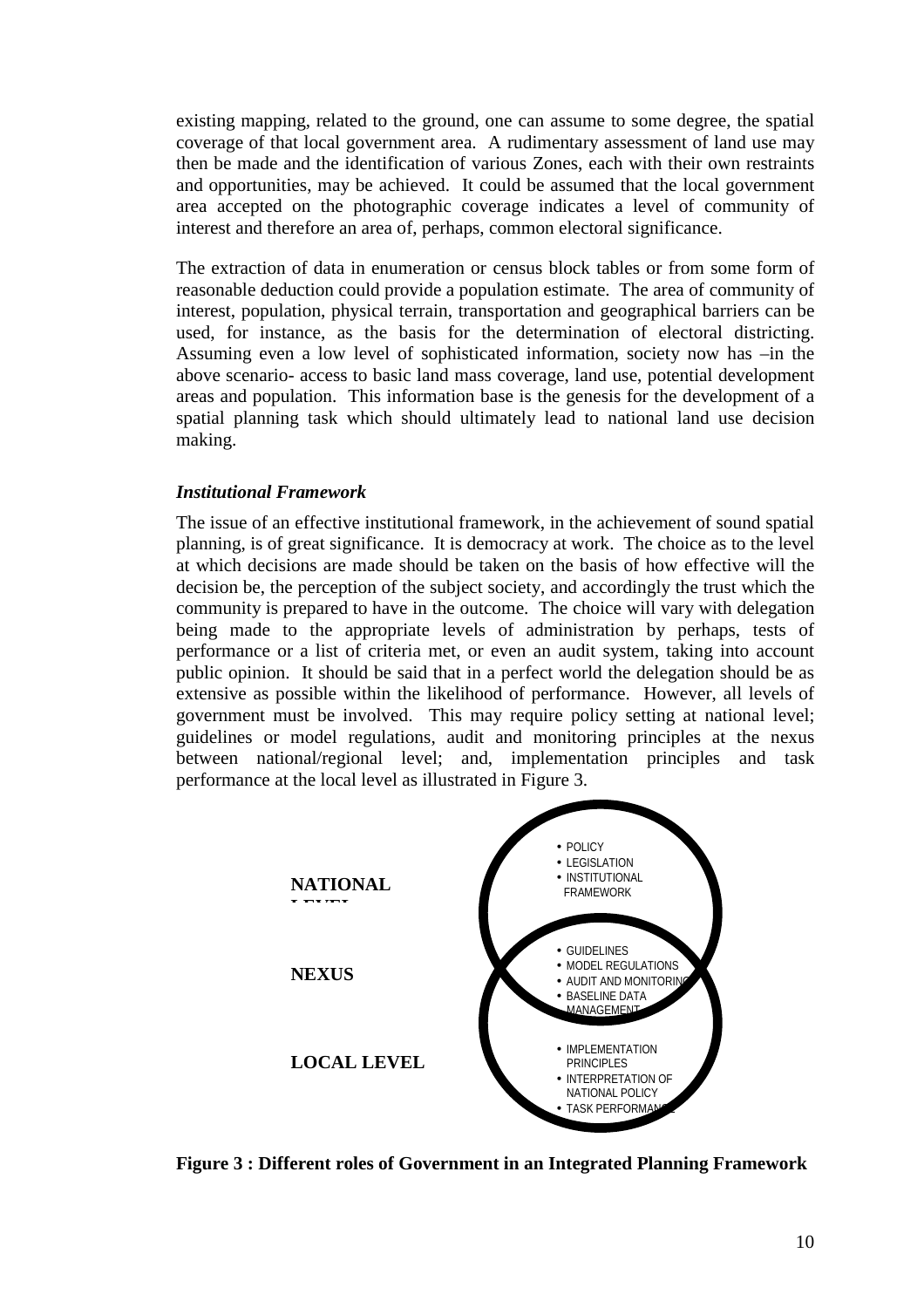The institutional framework of course goes outside the chain of authority of organisations involved directly in land administration. It includes the agencies to which development applications are referred. These could include the environment protection agencies, the utilities and the transportation authorities. Without their cooperation and harmonisation of activities the energy expended on spatial planning will be spent in vain. All the decisions made must be able to stand up to public scrutiny which will only flow from a situation where likely outcomes can be predicted and the process is transparent. This state of affairs leads to a situation of community trust. There is of course a natural tension between spatial planning which leads to effective land administration and development practices as distinct from the free market, market forces or ambitions of the investor. It is the very certainty which spatial development planning and a national land use policy brings which can counter the entrepreneurial environment in which the developer wishes to operate. There is a balance of development which must be sought and this can be achieved by a targeted and strategic interventionist role by government over and above the classical approach to spatial development planning. Objectives through which, say, economic development can be enhanced within the spatial planning process include:

- Innovative approaches to development through strategic intervention or regulation
- Creation of competitive and sustainable regional businesses
- Provision of adequate infrastructure to foster investment and jobs
- Responsive government service delivery
- Development of more diversified regional economies



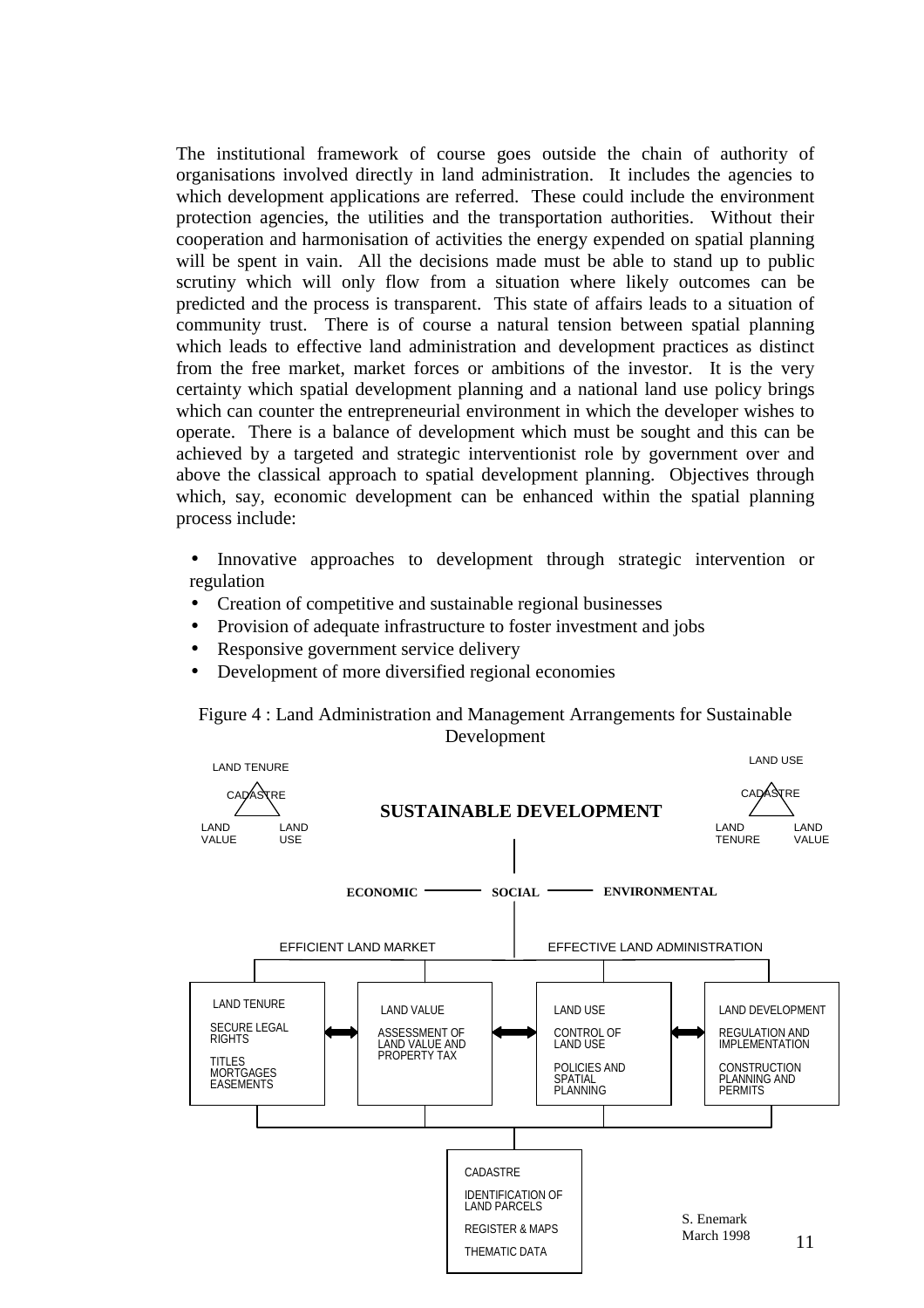Spatial development planning can not be treated in isolation. It sits within an envelope of sustainable development and brings balance between the land market and the social, economic and environmental values of the community as shown in Figure 4.

## *Policy Environment*

The policy environment is all pervasive. It flows from all levels of government and can be significantly affected by international influence like the current wave of micro economic reform initiatives or the influence of bodies like the International Monetary Fund (IMF), or the World Bank and Multilateral Investment Guarantee Agency. In the land development arena the impact can be felt from the global, national, regional and local levels.

There are of course other factors outside of global economics which create policy. The legislative body responsible for the development of legal machinery will attach financial initiatives or revenue generation to different processes like land development. These considerations need to compare the direct impact of policy with what would happen without government intervention. It must consider if the political decision ensures an equitable distribution of resources or outcomes, or if indeed there are traditional or social influences which will ensure that the policy will not achieve its objectives. Consideration must be given to the likelihood of the existing structures being able to deliver the service expected of the legislative direction. There must be a real awareness at the varying political levels as to the extent to which policy options are acceptable to stakeholders.

The success or otherwise of effective spatial planning relies on many factors within the policy environment and include the politics of Parliament which may favour success when the right electoral climate prevails. Legislation needs to be reviewed as a body of application from perhaps national laws which establish the taxation and financial incentive opportunities with appropriate statements about compliance with international protocols to the regulation making powers of regional authorities. Many examples exist where model by-laws or regulations flow from a basic law of, say, the Town Planning Act. In turn there are trade-offs, recreation space levies, rate holidays and the transference of building/land ratios between developers which can be exploited at local government level within a national or regional/local legal envelope.

#### *Educational Strategy*

The changes which are suggested above will not be readily adopted by all sectors of the community. Indeed there will be sectors of the community which will be hostile to such change which will, in some cases, be an interference or affront to certain practices of, among other things, cultural perception, financial gain and civic status. Just as there must be a major education program to build trust in, say, a land registration system, it is essential that a well planned and relevant education program of spatial development planning leading to a land administration program is undertaken. This program will range from the change awareness stage through to an understanding of the community benefits arising from an honest and transparent process. Extensive public participation is essential, even at the initial stages of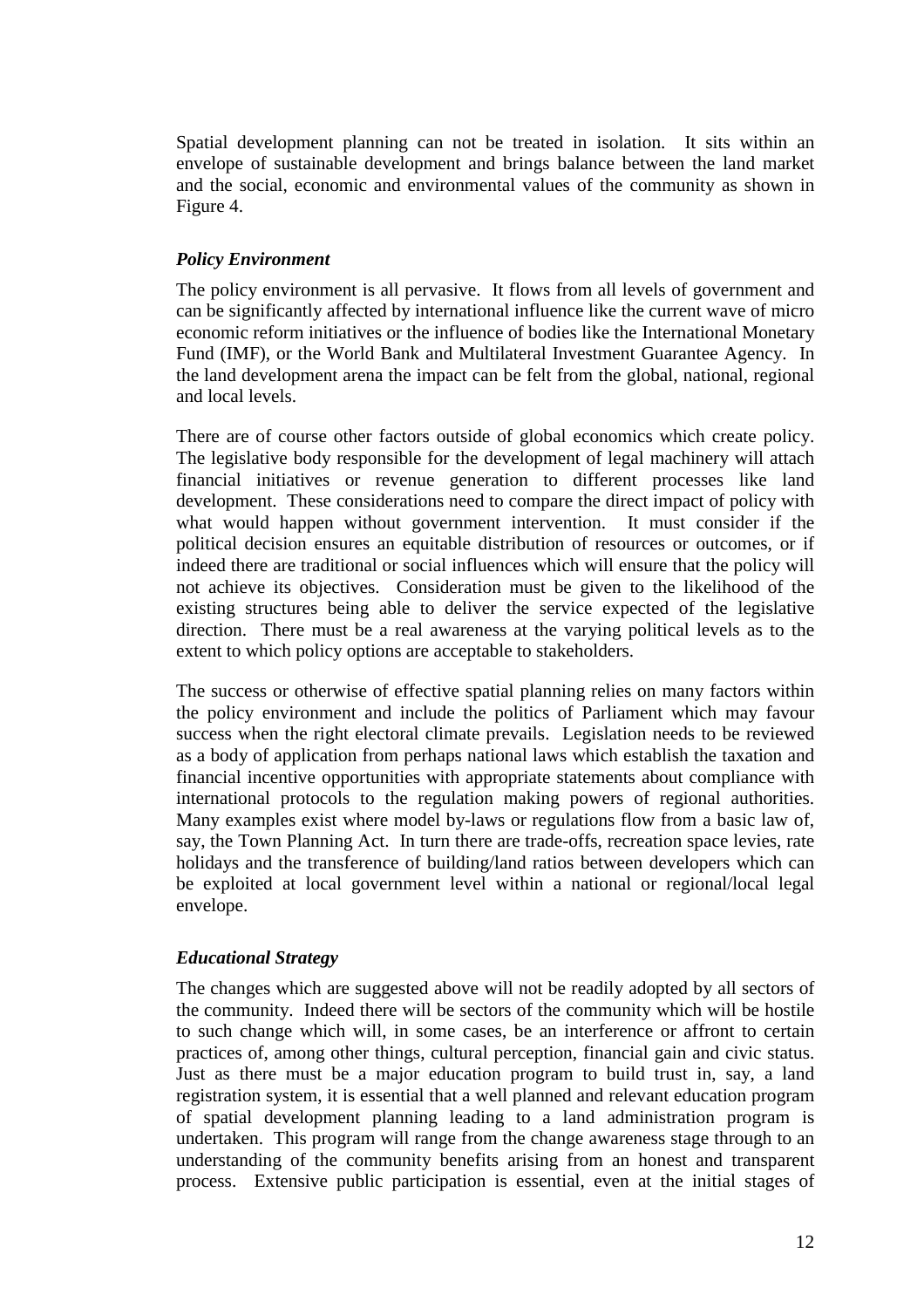regulation development. The difficulty is of course to balance the ambitions of some communities, where the novelty of public input has not previously been available, and the pressure of rapid development which is a reality.

The community participation level will vary due to the degree of government policy, the size of the project and the purpose of the development. A balance must be achieved between the development, society's expectations and the capacity of the existing infrastructure to cope with the proposal. Nevertheless, and no matter what the difficulties are, if undesirable practices of the past are not eradicated, if the expectations of the people - having been raised - are not met and if a level of certainty as to the development process is not readily apparent, no amount of bureaucratic proselytising will convince the people that change for the better has occurred. The educational process can be tortuous but it is essential.

In summary, there are two major benefits which a comprehensive and integrated spatial planning system and a national land use policy approach can provide. The first is a foundation for economic planning in that the relationship of land parcels, the use to which the land is put and the proprietary interests appurtenant to that land provide a means of achieving a sound fiscal base to meet social and community needs. The second benefit is effective decision-making in relation to the natural environment and the impact of development on that environment. This decisionmaking process is the result of the ability to assess the landscape in an holistic sense and by choosing the lens – be it political, social, cultural or economic – through which a view of that landscape can be taken.

Both benefits - the development of a sound fiscal base and effective decision making in relation to the environment - are achieved through a range of strategies. Of major importance, however, is the capture, maintenance, integration and dissemination of spatial information. The temptation in many countries in similar situations is to attach what seems to be simply new technologies to the agencies historically responsible for the provision of services such as urban planning, land registration, valuation, survey, utility delivery and natural resource assessment. Such an approach assumes that existing structures are still relevant in a time of major reform. Not only is it essential to question the relevance of technologies being offered on the world stage but it is vital to probe and assess the relevance of bureaucratic organisations. This assessment should consider the administrative structures, the products and functions of the land related agencies and the portfolio dispositions.

In short, international experience has shown that to assume that modern sophisticated technologies are but an augmentation to traditional practices and that historic agencies should be used as the engine room for change will result, at best, in inefficiencies and waste. Where agencies have evolved in isolation with limited purposes it is often necessary to disembowel several agencies to recreate an integrated and focussed institution. Any institutional re-structuring must be approached with a clear understanding of the power which often flows from the amalgamation of agencies. However, the bureaucracy in any part of the world has difficulty in coping with a changing environment and resists any loss of status or responsibility – no matter how logical the plan or change may be. Without complimentary policy and bureaucratic structural review, the significant advantages sought by developing countries, through the use of spatial development planning and a national land use policy approach, will be cosmetic, achieve no real momentum and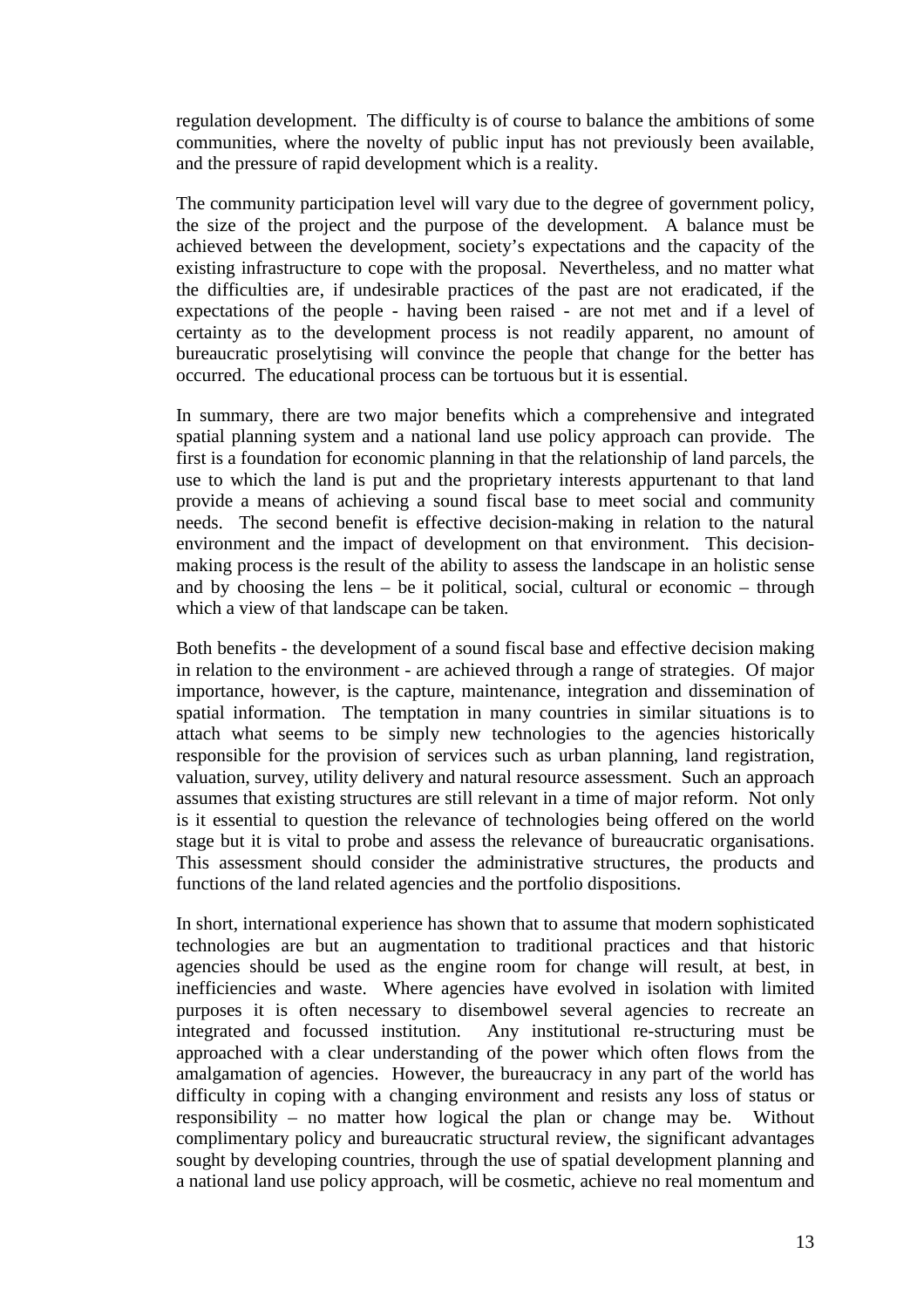lead to frustration and disappointment. Without such a structural or institutional review the significant expense in the acquisition and use of current and emerging technologies will do little but satisfy the whims of technologists and fail to achieve national land administration improvement.

### **THE IMPLICATIONS OF SPATIAL DATA INFRASTRUCTURES ON FUTURE CADASTRAL AND LAND ADMINISTRATION SYSTEMS.**

Robert Barr (1999<sup>1</sup>) refers to the need for cooperation between the public and the private sectors to ensure the success of a national spatial data infrastructure – both have a role to play. Barr suggests that despite all the reforms introduced in the past 30 years there have not necessarily been significant changes to the way the public and the private sector operate. Accordingly, the private sector still has certain expectations of the role the public sector has to play which includes coordinating and/or building infrastructures. Therefore, there is still the expectation that it is the responsibility of governments to support the spatial data infrastructures. The level of support is the issue which continues to confound government agencies, the users and in particular the many Treasuries which have to respond to the many calls on funding for "public good."

It is this level of support and the role of each sector within it which both offers opportunities and creates obstacles between all parties and at all levels. The inherent difficulty of information ownership, custodianship, the technology for maintenance and the fusion of public and private sector information for e-commerce applications continues to obstruct access to georeferenced information. Despite these obstructions, enormous datasets are being created. In Australia, a national address file task is currently being scoped. The users are myriad and the value is significant but the contributors will be represented by over eight hundred local government authorities and eight State or Territory jurisdictions. The institutional linkages for this task alone are complex. There are undoubtedly many such large databases being built or under consideration.

The Vice-President of the United States of America, Al Gore, suggests that the majority of these huge databases of information have never fired a single neuron in a single human brain. Having made such a claim he then interestingly goes on to state that there is a direct correlation between the availability of information and knowledge, and a progressive society. Despite this understanding and wide acceptance, few people have access to the information as it is being squirrelled away in electronic silos of information, to use another analogy of Gore's. It has been estimated that the volume of these silos is increasing five fold, annually. Why is this highly valuable information never accessed? Are the linkages adequate? Are they relevant? Do they indeed exist? Recent initiatives in several countries have created data management strategies which offer the reality of internet enabled spatially referenced access to these Aladdin Caves of immeasurable information wealth.

Environmental issues are threatening the sustainable development, perhaps even the sustainable civilisation, of the world. There have been some excellent case studies which raise issues such as booming population and city size growing at a rate of approximately 50% every ten years. This sort of population explosion highlights the demand for an effective spatial information infrastructure. The availability of such a tool should enable smart business decisions to be made on issues such as town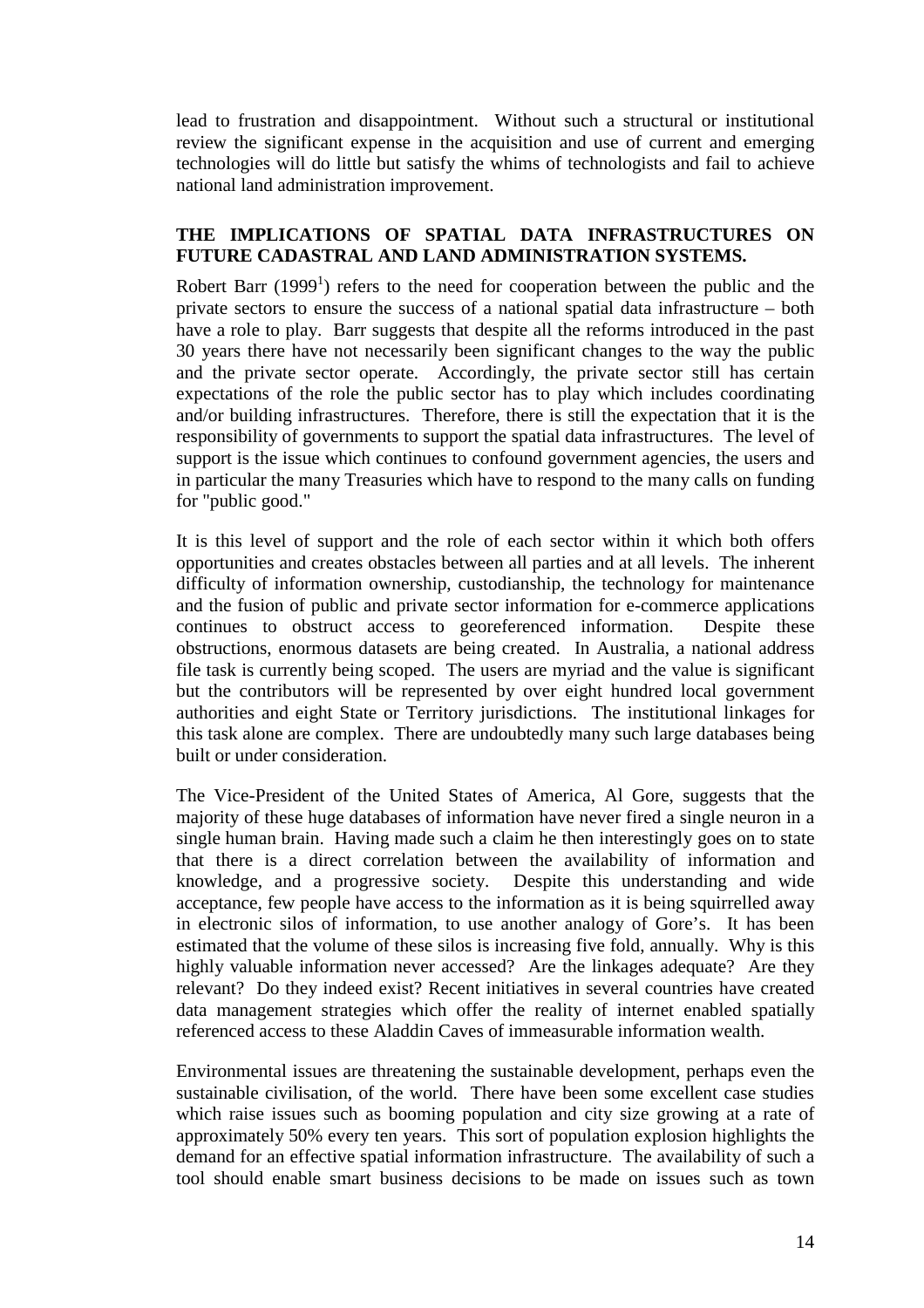planning, environmental monitoring, pollution, and deforestation. To develop an understanding of the impact of these issues and the outcomes of any development is important; particularly to aid organisations such as the World Bank and the International Monetary Fund, where grants and loans run to the order of hundreds of millions or even billions of dollars. The recent turmoil in the Balkans and the essential reconstruction of Kosovo and much of Yugoslavia could have relied heavily for its planning base on a national SDI - if it had been in place.

In recent years, spatial data collection in Australia has become more focussed upon the States and Territories of Australia as the owners of existing land administration information and processes. This is in keeping with the emerging trend of the Commonwealth concentrating on policy development and coordination initiatives, removing itself from the folly of commercial trading and leaving operational issues to the States and Territories. Cadastral and topographic databases have traditionally been the responsibility of the government surveying and mapping agencies. Recent changes to the structure of the mapping organisations for Victoria, New South Wales and New Zealand also reflect the changing expectations of the public service.

In the future, the mapping requirements of the States, the Territories and the Defence Forces will probably be completed by a combination of in-house and private sector operators. This is a result of the micro-economic reforms currently in vogue- more particularly in relation to competition policy. Probably more important within government is the ground swell in the aggregation of formerly discrete agencies providing aspects of land administration. This in most cases results in a welding of the mapping agency and the land registration office in keeping with the philosophy espoused in Cadastre 2014. This has, in most cases, been accompanied by a whole of government attitude towards the acquisition and delivery of thematic or sector related datasets.

The approach involves the adoption of standard information management policies and procedures within all agencies which will result in efficiency and cost advantages through consolidation of information for better government decision making and business and community access. Changes to regional and national coordinating bodies and traditional government structures have also been accelerated by a growing realisation of the complexities of controlling and managing vast reservoirs of information.

## **CONCLUSION**

The role of spatial information in land administration is crucial. The multi-purpose cadastre which is, more than anything else, an information system, must be handled with care and economy in a global sense. Much cadastral work throughout most countries in the past - and for that matter currently - has been of limited application, focusing on a narrow set of issues. This could well have been appropriate for the, then, level of land activity and the relevance and capability of technology. The concept of spatial data infrastructures has brought a new dimension to land administration and for that matter the scope of the cadastre.

One view is that the cadastre is the four dimensional spatial aggregation of all units of space-land, air and water- and the textual expression of all rights and obligations which can be attributed to those units. Another, from a Russian colleague involved